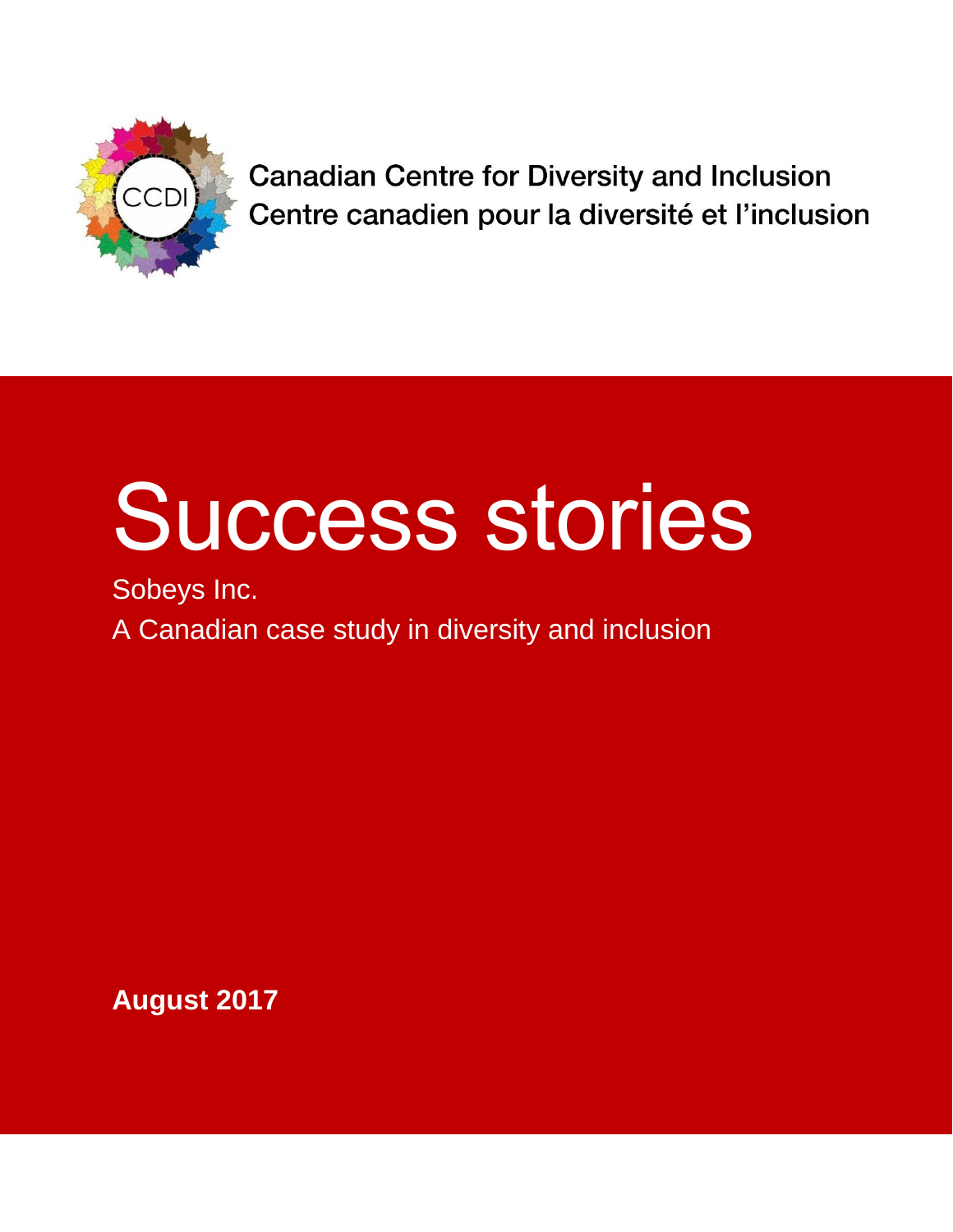### **Sobeys Inc.: A Canadian success story in diversity and inclusion**

By Angela Pinzon Romero, Centennial College.

# Sobeys recognizes that awareness and understanding are the keys to inclusion among its employees

Sobeys Inc., established in 1907 in Stellarton, Nova Scotia, began as a meat delivery business and has grown to become the second largest national grocery chain in Canada. Today, Sobeys, its franchises and affiliates have approximately 125,000 employees in 1500 stores across the country. Serving 900 diverse communities nationally, Sobeys believes in creating respectful and supportive workplaces that attract and retain a workforce that is representative of the communities they serve. In every store, Sobeys is committed to providing an environment where every employee feels included and valued for the unique talents and perspectives they bring to the organization.

As an organization that is committed to creating a respectful and supportive workplace, it is no surprise that when an employee announced her decision to undergo gender reassignment, Sobeys ensured that they were providing a safe work environment for this employee throughout and after her transition.

*"We don't have a specific LGBTQ program and this wasn't just about transgender employees. This is our general position regarding everyone who is a part of our organization. It's about how you treat all employees. We are all unique, and we all need to feel safe and comfortable, and know that we have the same opportunities as the person sitting next us."*

Shirley Mayer, Manager, Talent Management

# Identifying uniqueness

 $\overline{a}$ 

It is often believed that transgender individuals do not exist in one's own organization, thus, no changes in HR policy are necessary. The truth is that people who identify as transgender are more common than one might realize. Research shows that approximately one out of 30,000 males and one out of 100,000 females is transgender<sup>1</sup>.

<sup>&</sup>lt;sup>1</sup> Schneider, M., Petersen, M., Hashmall, J. "Working with Transgendered Clients," a presentation to the 21st" Annual Guelph Sexuality Conference. (With permission from J. Hashmall), posted on "Workplace transition support document - Transgender Employee - Frequently Asked Questions" at Sobeys, 2015.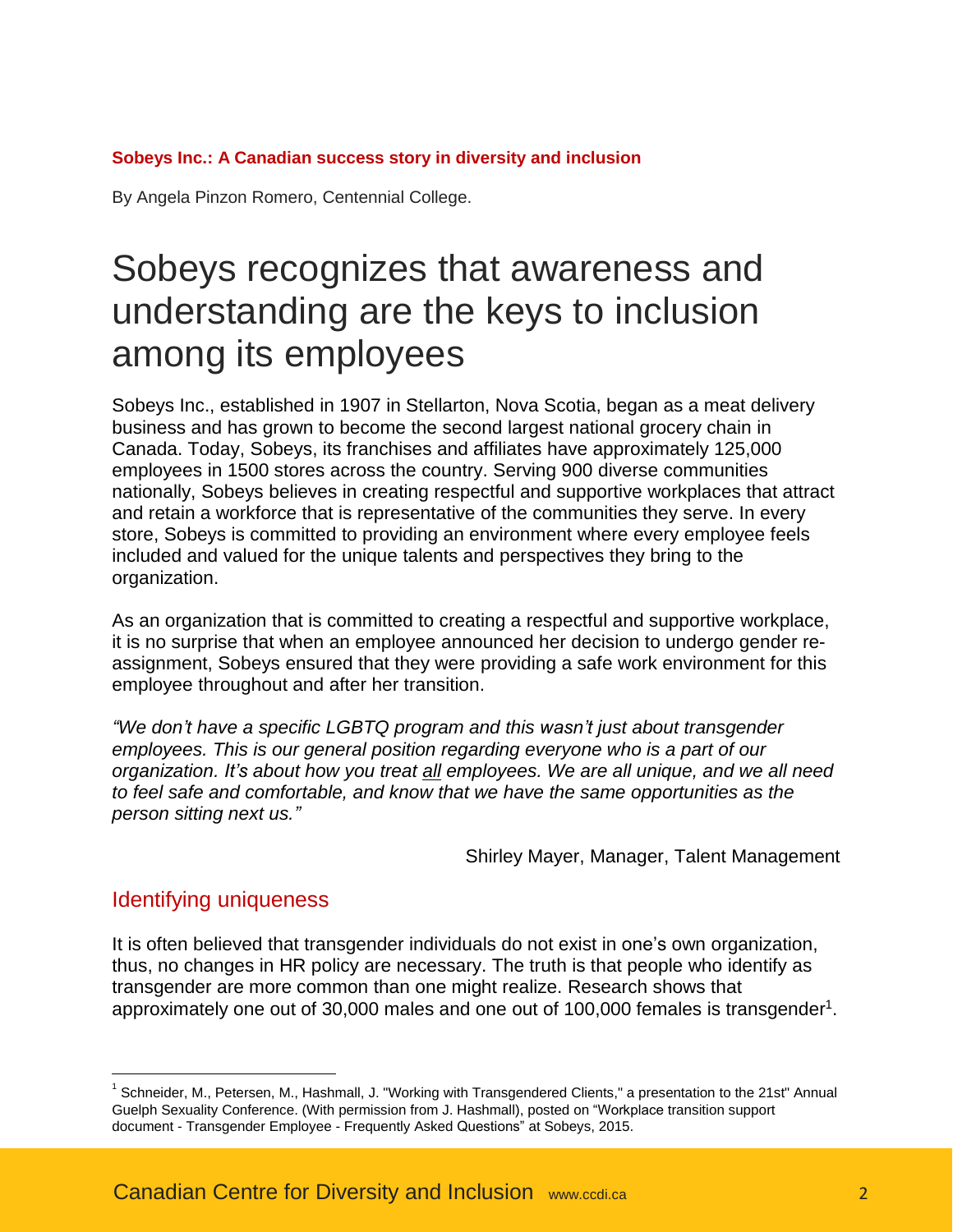Transgender inclusion in the workplace is an issue many companies are working with in a variety of contexts. Organizations such as Sobeys have been creating a positive work environment to ensure all employees and customers feel free to be their genuine selves in the workplace and in their stores. "When people don't have to live in fear for their physical or mental well-being, they can spend their time more effectively, working individually or collaboratively in an engaging environment. Affirming difference, fostering diversity, and cultivating inclusivity creates strength in any organization."<sup>2</sup>

In their efforts to support the implementation of institutional and social change, City of Toronto agency, The 519, states, "It takes a lot of energy for people to constantly hide important parts of their lives, which can impact someone's ability to be fully productive at work. Inclusion contributes to a more engaged work environment."<sup>3</sup>

# Creating open and safe conversations through awareness

In March of 2015, a Sobeys corporate employee made a life altering decision to "come out" at work, letting her employer and co-workers know that she was transgender and planning to transition to the gender with which she identified. Having spent most of her life covering her gender identity and living as a male, being able to come to work without covering her authentic self, was something that this employee described as life changing.

The first person this employee spoke openly with about being transgender was a colleague at work, who encouraged her to speak with her manager. Initially concerned about the response she would receive by opening up to her employer, she recounts feeling relieved by her manager's supportive reaction and appreciative of the commitment that the organization made to support her though her gender transition.

After sharing her story with her manager, she was asked how the organization could support her to make the transition at work as comfortable and as safe as possible – a simple action that reinforced the deep respect that Sobeys has for each individual person.

In response, the employee had three requests:

 $\overline{a}$ 

- 1. She wanted to be the one to tell her story
- 2. She stressed the importance of providing transgender awareness training with specific groups in the organization
- 3. She wanted to be kept informed on the organization's plan from an administrative standpoint (telephone directory, e-mail, business cards, benefits, etc.)

Recognizing that the organization did not have extensive experience supporting transgender employees through gender transition, the first step HR took was to reach

 $^{2}$  Hixson-Vulpe, Jack. Creating Authentic Spaces. A gender identity and gender expression toolkit to support the implementation of institutional and social change. The 519. 2011. 3 Ibid

Canadian Centre for Diversity and Inclusion [www.ccdi.ca](http://www.ccdi.ca/) 33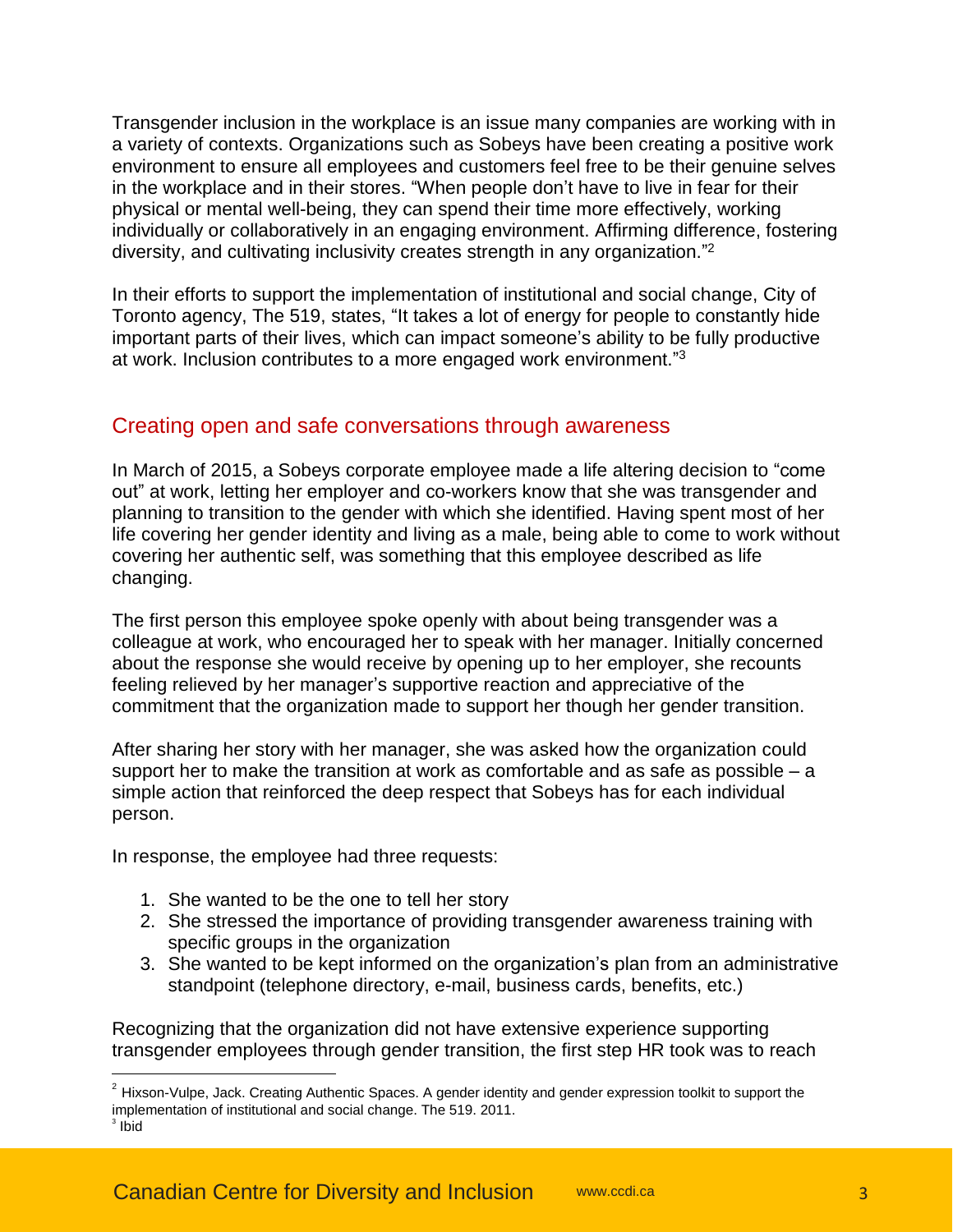out to Employee Assistance Provider, Morneau Shepell. Morneau Shepell had an internal consultant who specialized in LGBTQ awareness training, and who had previous experience supporting other organizations with similar situations.

Together, the employee and HR partnered with their EAP provider to create a plan that would fulfill the employee's three requests in the following way:

**The employee wanted the opportunity to share her story herself and in person:** With input from HR and EAP, the employee decided on the timing of when she would share her story with her Leadership Team and her colleagues. In this meeting, she had the opportunity to share her personal story and explain that when she returns to the office following a two-week vacation, she would no longer be using the male name that she had lived her life using, but would return to the office using the female name with which she identified.

**The employee stressed the importance of Awareness Training:** For this request, the approach differed slightly given the audience. The employee's Leadership Team and colleagues were asked to attend mandatory, instructor-led awareness training provided by Morneau Shepell. In addition to these sessions, a Gender Awareness Guide, including Frequently Asked Questions, was developed and provided to all employees at the director level and above in the Regional Office where the employee worked. Leaders were encouraged to share this information with their teams during regular team meetings. The FAQ provided valuable tips on how to best support this employee and to ensure she would be returning to a work environment in which she would feel safe and comfortable. These questions ranged from, "What kind of changes can we expect to see from the employee when she returns from vacation" and "what bathroom will she use?" to some of the more sensitive questions such as "what do I say to someone who tells me that this is against his or her religious belief?" and, "As a manager, what do I say to someone who makes derogatory comments?"

**The employee wanted to be kept informed**: During the period that the employee was on her vacation, all documentation, email addresses, telephone directory information, etc. was changed to the female name that the employee would be using going forward. In addition to the internal administrative changes, the organization also sent out letters notifying vendors with whom the employee frequently worked, about her decision to transition and the company's position on this.

## Advancing together

When approached in late 2016 by Shirley Mayer, Manager, Talent Management at Sobeys, about sharing this story with CCDI, the employee was more than happy to have her story shared.

"*Thanks for including me in this. Practically everyone I tell my story to asks about how work took the news. I can't say enough about how Sobeys made a huge difference in my life. I think that it is so important to talk about it and share positive experiences*."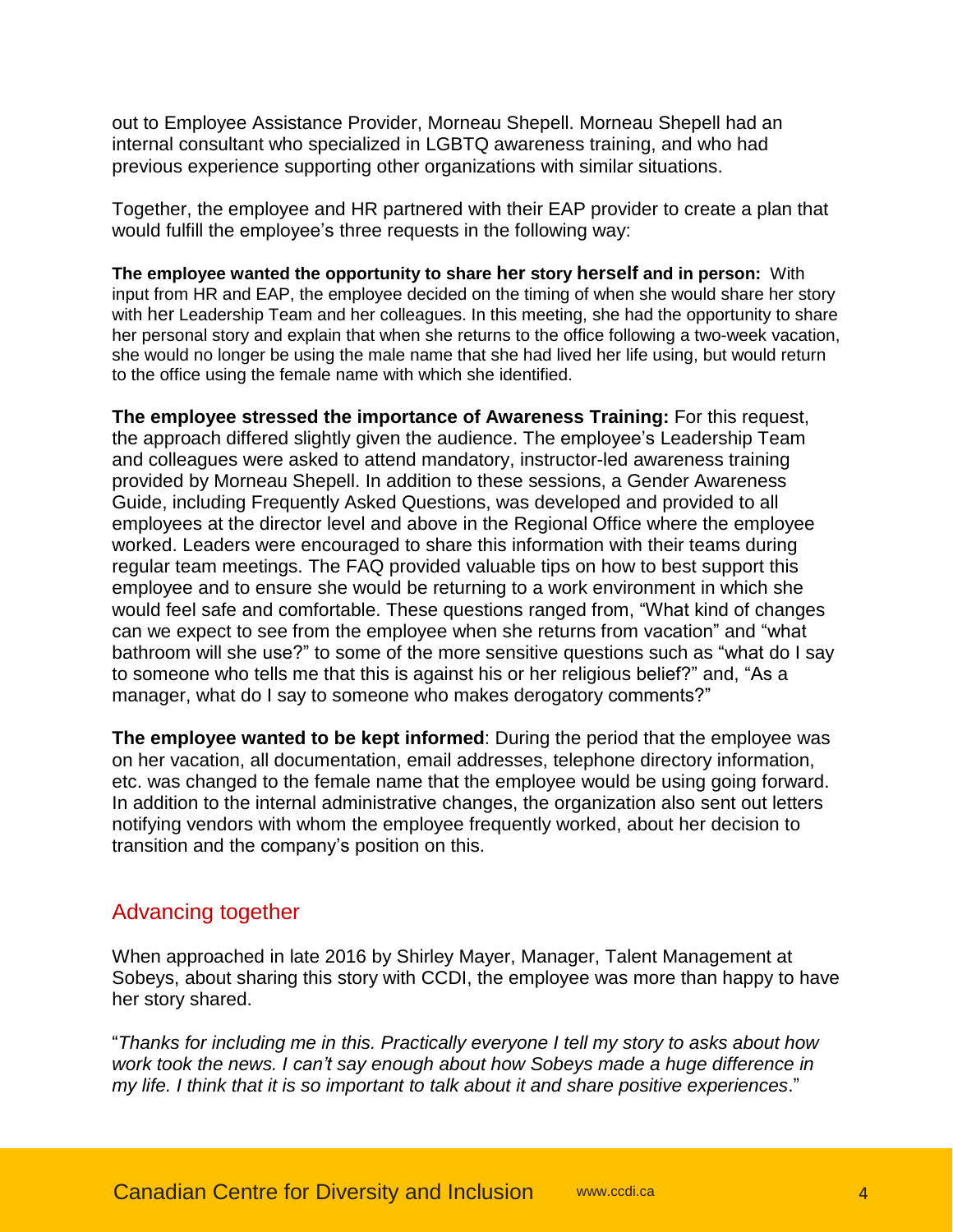When asked what it was like returning to work openly as her genuine self, the employee shared a story about walking into the women's restroom for the first time. She described feeling nervous about who would be in there and what the reaction would be. She recounted how one woman simply looked up, and said "hi, how are you?".

If asked what three things organizations should do to support an employee through a gender transition, Sobeys would say:

- **Always Ask:** Never assume that you, as the organization, know what will be best for an employee who is making a decision like this, and don't be afraid to ask them what they will need to feel safe, valued and respected.
- **You don't always have to the expert:** If this is not an area that your organization has experience with, make sure that you partner with someone who does.
- **Remove barriers through awareness:** Understanding is the first step to accepting. In this situation, transgender awareness training was the first step in making sure that our employees had the tools that they needed to be accepting and supportive of their colleague through her gender transition.